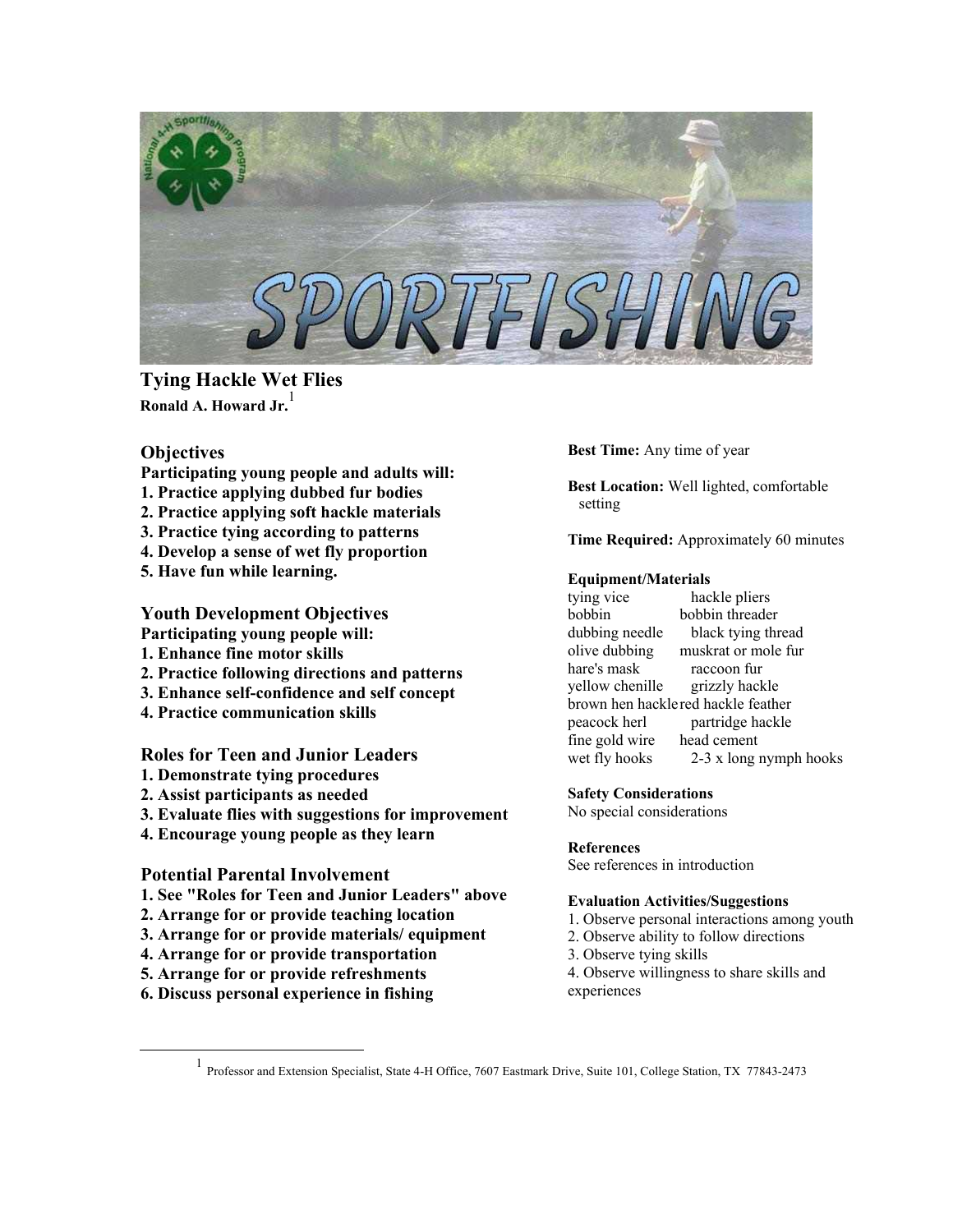## **Lesson Outline**

#### **Presentation**

I. Hackle wet flies A. History 1. Red hackle of ancient times a. Brown hackles b. Red wool body 2. English patterns a. Teal and orange

b. Partridge and orange

B. Usually simple ties

1. Body

2. Tail

3. Hackle

C. Red hackle peacock

1. Pattern

a. Hook: 8 to 14 wet fly

b. Tail: scarlet hackle fibers

c. Body: peacock herl

d. Hackle: coachman brown hen hackle

e. Head: black tying thread

2. Tying procedure

a. Attach thread near bend

b. Strip small bunch of red hackle fibers

c. Bind red hackle fibers in as a tail

d. Attach several peacock herls at bend

e. Wind herls and tying thread together

f. Wind herl to shoulder area

g. Bind herl at shoulder

h. Tie in a brown hackle fiber at shoulder I. Wind two to three turns of hackle

j. Pull hackle back slightly and bind

k. Wind a tapered head and whip finish

D. Yellow wooly worm

1. Pattern

a. Hook: 2x-3x long nymph

b. Thread: 6/0 black

c. Tail: red hackle fibers

d. Rib: grizzly hackle, palmered

e. Body: yellow chenille

f. Head: black tying thread

2. Tying procedure

a. Bind in red hackle fibers for a tail

b. Bind in yellow chenille

c. Prepare and bind in grizzly hackle

d. Carry thread to the shoulder area

#### **Application**

Briefly **REVIEW** the history of these simple types of wet flies.

**EMPHASIZE** the simplicity of the hackle and soft hackle flies, noting that they may be both attractor and imitative flies useful in many kinds of fishing.

LAY OUT the materials required for tying the red hackle peacock, showing each part to the group as you name it. **NOTE** that hooks in the size 8 to 10 class are often easier to use for beginners. If the young people are more experienced or dexterous, smaller sizes can be used.

**DEMONSTRATE** each step in the tying process. **CIRCULATE** the demonstration fly and leave it in the vise for a model.

Emphasize both proportion and using sparse ties in most tying situations.

**SHOW** how to strip herl from the feather, how to form a thread cored bundle, and how to trim the ends of the herls as you demonstrate.

**SHOW** the bright (upper) and dull (under) sides of the feather and how to fix the hackle to the hook.

**DEMONSTRATE** sweeping back the hackle and tying it so it slopes toward the bend of the hook.

**EMPHASIZE** the use of several coats of head cement to make an extremely durable fly.

**PASS** out the materials for the pattern as it is being introduced.

**DEMONSTRATE** a fly, leaving it in the vise as a model for the participants.

**EMPHASIZE** binding everything in tightly while holding it in place.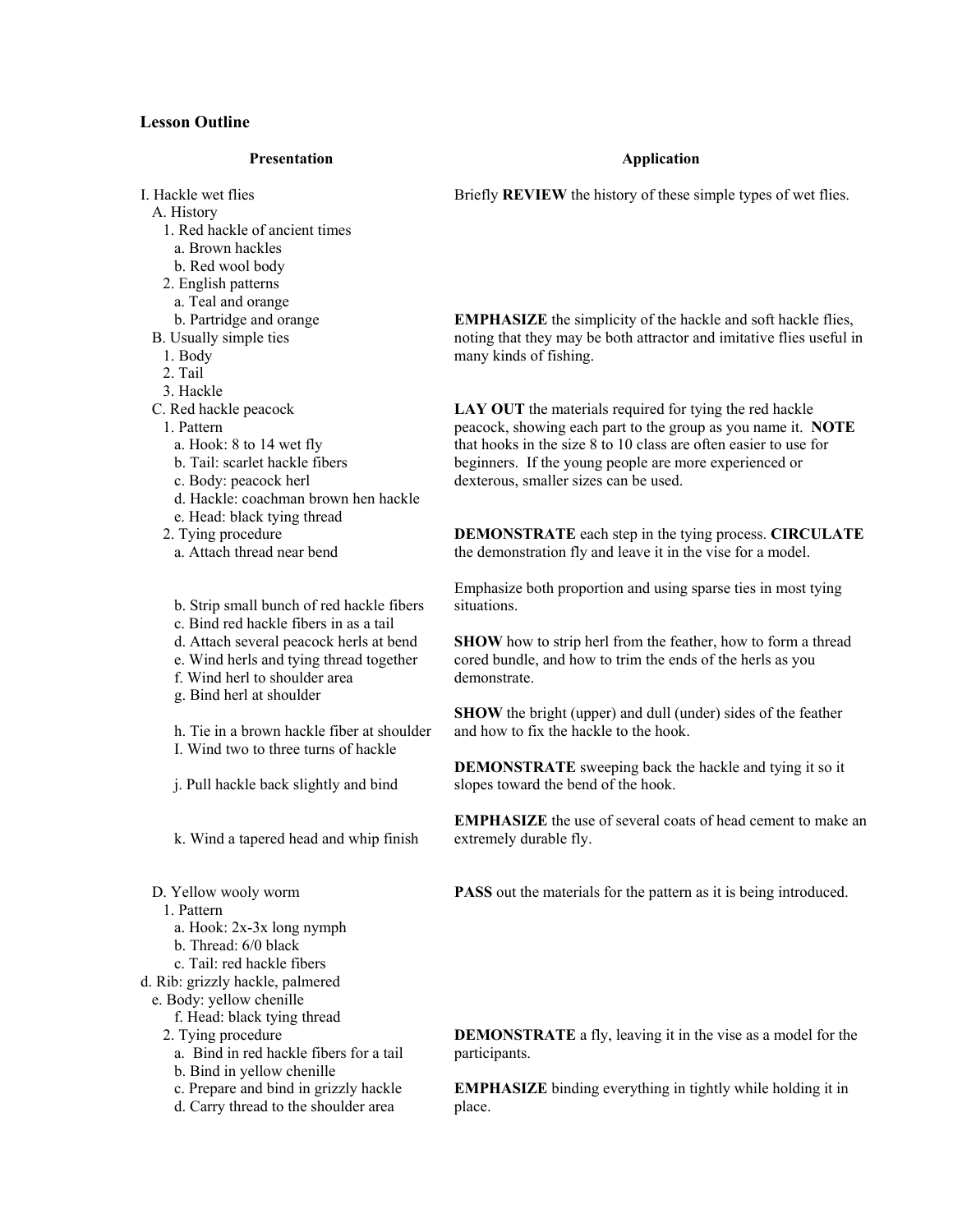e. Wind chenille body 1) Bind off at the shoulder 2) Trim closely 3) Wind over trimmed end with thread f. Palmer grizzly hackle to shoulder 1) Bind off 2) Trim away excess material g. Wind head, whip finish and lacquer 3. Variations a. Tail variations 1) Red marabou 2) Red yarn tag 3) Tail matching chenille b. Body variations 1) Chenille in black, olive, red, brown, gray, white, variegated 2) Yarn in similar colors 3) Tinsel rib c. Hackle variations 1) Grizzly hackle 2) Brown hackle 3) Hackle matching body II. Soft hackled wet flies A. General pattern 1. Body a. Floss or wool

- b. Fur dubbing
- c. Poly dubbing
- 2. Hackle
- - a. Soft hen hackles b. Partridge or grouse body feathers
- c. Teal flank or breast
- d. Similar feathers
- 
- 3. Tail in some patterns
- 4. Pupal wing cases
	- a. Duck shoulder
	- b. Duck quill sections

B. Imitate or suggest caddisfly or midge pupae

III. Partridge hackled caddisfly pupal imitations

- A. Dark gray caddis
- 1. Pattern
	- a. Hook size 8 to 18 wet fly
	- b. Thread 6/0
	- c. Tail none
	- d. Body muskrat or mole fur
	- e. Hackle brown partridge
	- f. Head dark gray dubbing
- 2. Tying procedure
	- a. Attach thread near bend of hook

**EMPHASIZE** keeping the body smooth, tight and full.

**WIND** the hackle in open turns, keeping strong tension on the quill, and **BIND** it off at the head in the usual manner.

**WIND** a smooth head, **WHIP** finish the thread, and **APPLY** a drop of two of lacquer to finish the pattern.

**DISPLAY** and **DISCUSS** some variations on the general wooly worm pattern.

**SHOW** several types of possible body materials.

**DISPLAY** a variety of hackles including at least those listed above as well as any others that might be useful for patterns in your area.

**SHOW** participants how to identify and locate the marginal feathers on a duck wing that can be used for wing cases. **NOTE** that other types of wings may be used, with an emphasis on using materials that suggest the insects or other creatures being imitated with the flies.

If they are available, **SHOW** either preserved specimens or photographs of these pupae so the tiers can develop an image of what their flies are imitating.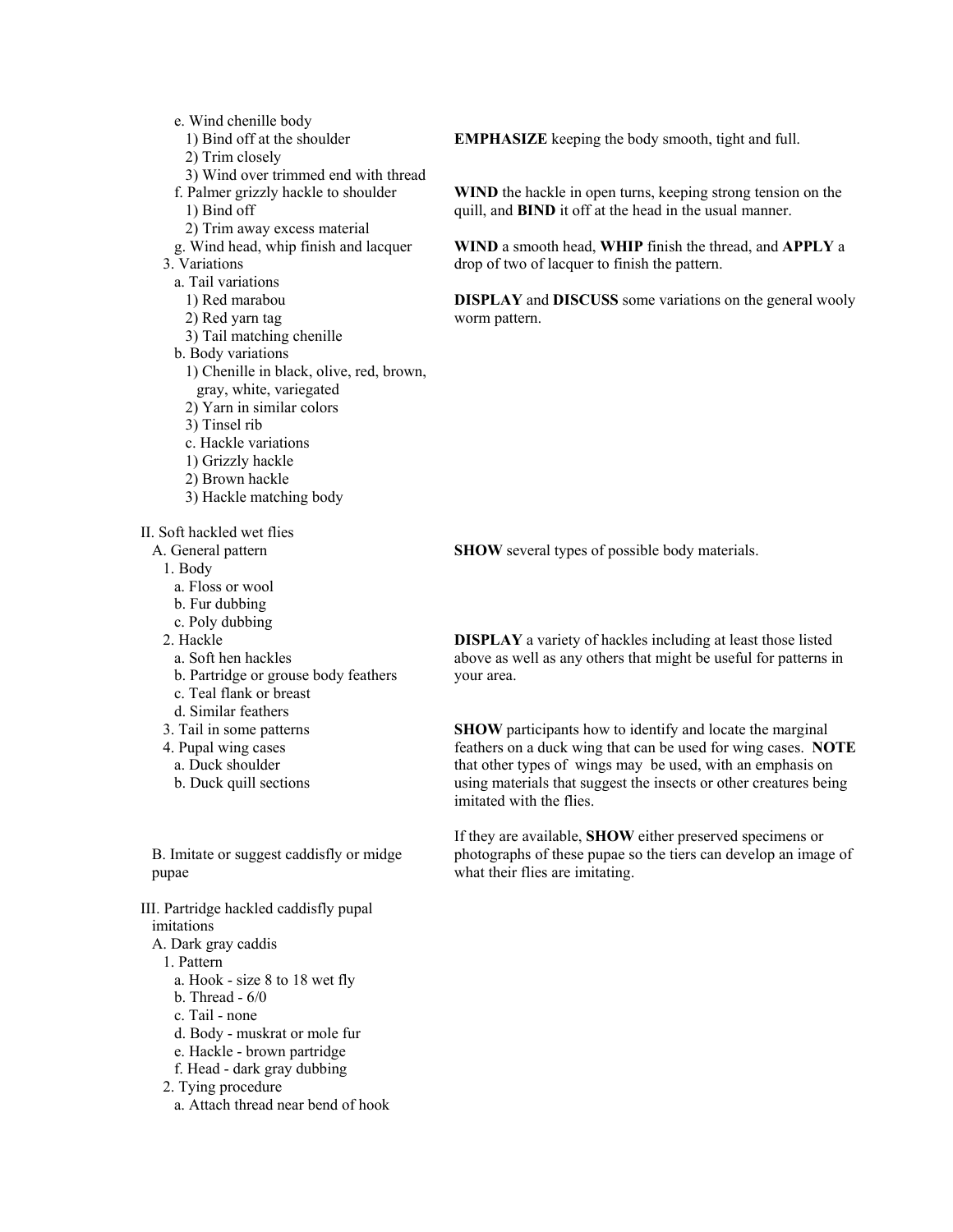b. Pluck and prepare fur dubbing

- c. Spin dubbing on thread
- d. Wind dubbing body to shoulder
- e. Attach partridge hackle at tip
- f. Wind one or two turns of hackle
- g. Bind and trim hackle
- h. Spin dark dubbing head
- I. Whip finish threads
- B. Olive caddis pupa
- 1. Pattern
	- a. Hook: 8-18 wet fly
	- b. Thread: 6/0 dark olive, brown or
	- black
	- c. Body: olive dubbing
	- d. Wing pads: slate duck shoulder
	- e. Head: dark brown dubbing
- 2. Procedure
	- a. Attach thread at bend of hook
	- b. Spin olive dubbing on thread
	- c. Wind body to shoulder
	- d. Bind in a partridge hackle
	- e. Wind one turn of hackle and tie down
	- f. Pull hackle under the throat and bind
	- g. Bind in two duck shoulder feathers
		- 1) One on each side
	- 2) Below the body, slanting toward bend
	- h. Spin dark brown dubbing on thread
- I. Wind head
- j. Whip finish thread
- IV. Other patterns
- A. Hackle flies
	- 1. Gray hackle peacock
	- a. Grizzly hackle
	- b. Peacock body
	- c. Red hackle tail
	- 2. Variations
		- a. Black hackle black hackle
		- b. Brown hackle brown hackle
		- c. Body changes
		- 1) Red wool
		- 2) Yellow floss
		- 3) Hare's mask
- 3. Soft hackle flies
- a. Teal and orange
- b. Partridge and orange
- B. Caddis pupa imitations

**DEMONSTRATE** how to pluck the dubbing fur from the skin and to remove the guard hairs. If necessary **SHOW** participants how to roll the material into a small ball and to tease it into a loose spindle for attachment to the tying thread.

**DEMONSTRATE** the process of spinning dubbing into a yarnlike strand for winding dubbed bodies.

**NOTE** that tying the hackle in by the tip makes it easier and less bulky to tie the hackles in place.

**EMPHASIZE** keeping the hackles sparse for best results under nearly all conditions.

**DEMONSTRATE** where to find and how to obtain the marginal feathers from a duck wing for tying the wing pads.

**NOTE** that these are easiest to tie in if only one side is tied down at a time. **REMIND** the tiers that they need to hold the feather firmly in place while it is bound tightly in place in order to get it to lie properly.

**SHOW** an assortment of patterns or tied flies that illustrate some of the variety of patterns that can be tied using these techniques. If any locally popular patterns are available, be sure to **INCLUDE** them.

**SHOW** a series of patterns or tied flies to illustrate the variety of patterns available.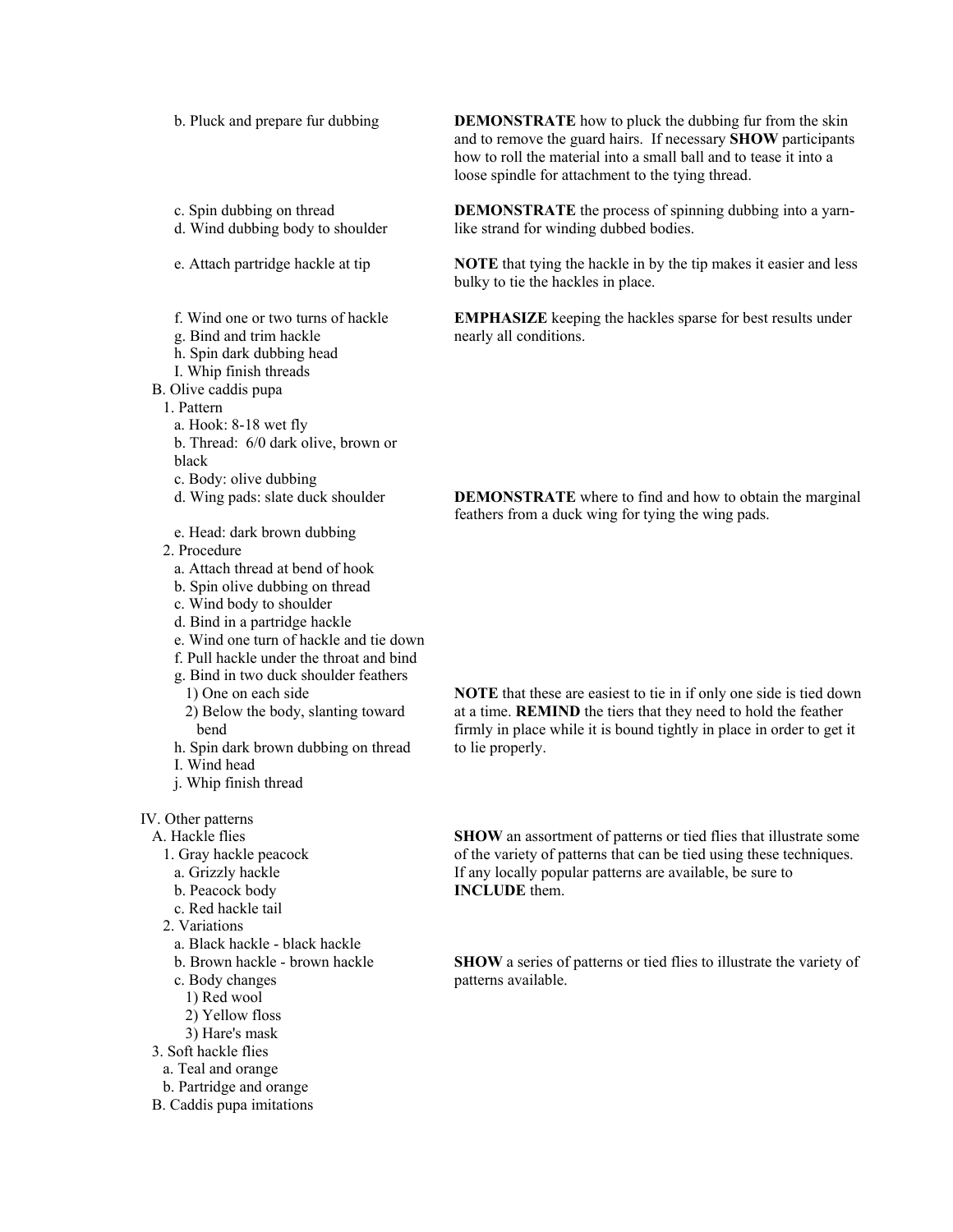- 1. Olive body
- 2. Tan body
- 3. Gray body

V. Fishing them

- A. Traditional wet fly methods
- 1. Down and across dead drift
- 2. Down and across hand twist
- 3. Down and across rod action
- 4. Up and across dead drift
- 5. Use of two or three fly casts B. Emerger or swimming tactics
- 1. Dead drift with rod raise
- 2. Drift and strip

C. Hatch value

- 
- 1. Caddisfly hatches
- 2. Swimming mayfly nymphs
- 3. Small stoneflies
- D. Hot zone
	- 1. Swing from drift to downstream
- 2. Often provokes strikes from following fish

### **Summary Activity**

The ideal summary activity is to take the kids fishing with the flies they have tied. Panfishes make an excellent choice for these activities since they are cooperative and seldom overly discriminating in pattern selection or presentation. Alternatively, have a show of the flies tied and allow kids to explain the skills that they have learned. Remember that youth under 12 may find peer competitions threatening and are unable to separate their work from their persons. Use extreme caution on creating a competitive environment in a learning situation!

#### **Lesson Narrative**

Hackle wet flies are relatively simple patterns with a long history. Ancient Macedonian writings talk of catching fish with hooks wrapped with red wool and a feather from a "cock's wattles" - a somewhat anatomically misplaced reference to hackle feathers. The red hackle remains today as an old pattern for wet fly anglers. The English developed a array of soft hackled patterns like the teal and orange or partridge and orange which are predecessors to some nymph and pupal patterns of relatively recent vintage. Many of these patterns suggest caddisfly pupae or swimming nymphs and are tied with relatively long, soft, sparse hackles. Those included in this lesson are only a few of the patterns representative of the group, but they include most of the techniques required in tying flies of their type.

#### **Red Hackle Peacock**

Hook: wet fly, size 8 to 14 (e.g. Mustad 3906 or 7957B) Tail: scarlet hackle fibers Body: peacock herl Hackle: coachman brown hen or soft cock hackle Head: black tying thread

The red hackle peacock is a modern version of the ancient red hackle. Many variations in both hackle and body materials can be used successfully, and sizes can be adjusted to the fish and situation.

#### **Tying Procedure**

Start with a hook of approximately size 10 for ease in tying. Secure the hook in the tying vise with the shank parallel to the tying surface. Attach black tying thread near the bend in the hook in the conventional fashion. Strip a small bunch of scarlet hackle fibers from a dyed hackle feather (a strip of dyed duck or goose quill also may be used), and bind the tail in place. Leave the natural tips of the fibers exposed to the

**NOTE** that the majority of caddisfly pupae can be imitated by tying a variety of sizes from about size 8 to size 18 in olive, tan and gray bodies with or without wing pads.

**DISCUSS** the fishing techniques commonly used in fishing these flies and the types of hatches for which these patterns can be used effectively.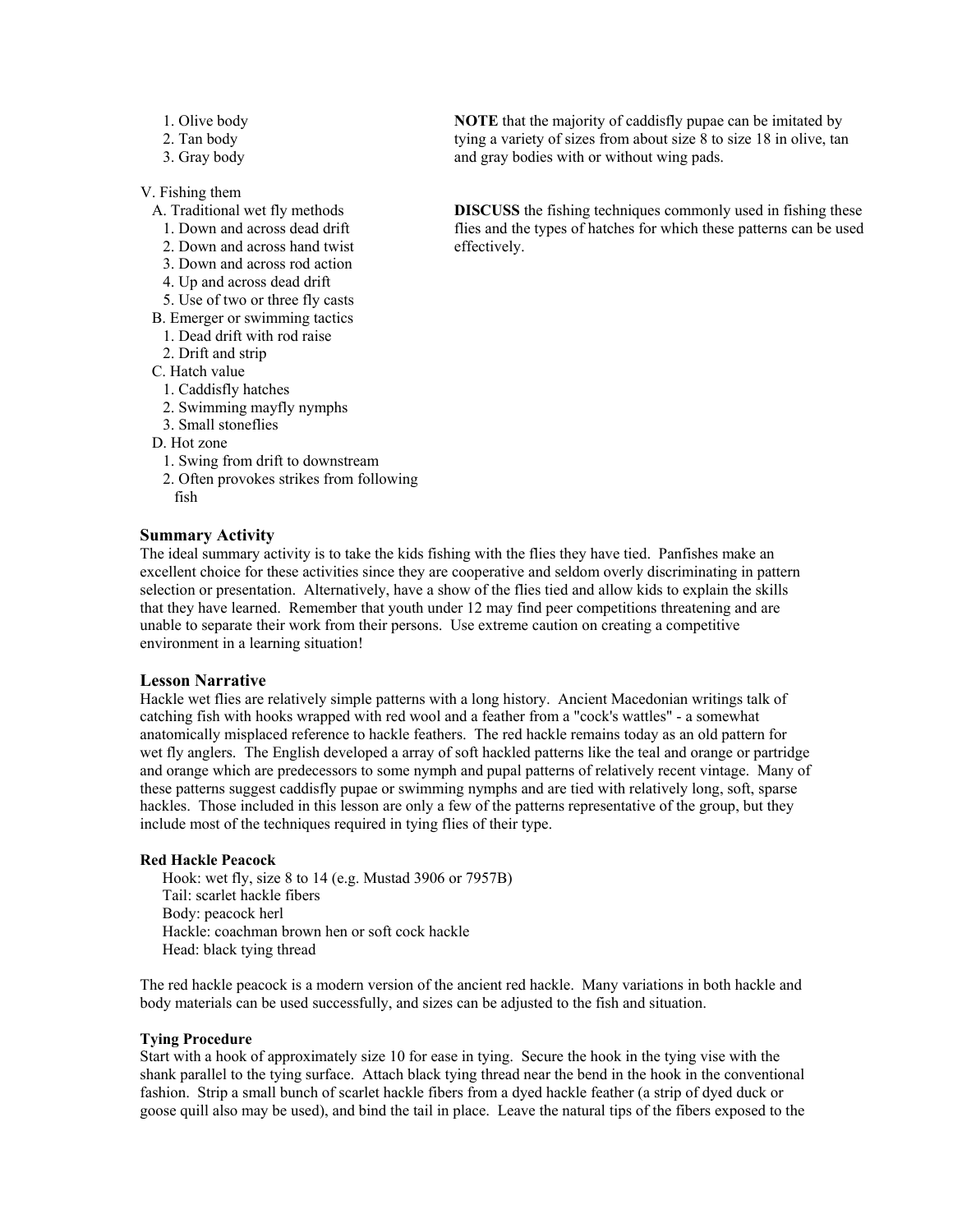rear of the fly with the tail about the length of the shank. Attach several peacock herls (3-5) to the hook near the tie down area for the tail and trim the butts. To build a tough body, wind the peacock herls and the tying thread around each other before winding them to form the body. Wind the herl to the shoulder, leaving a small space behind the eye of the hook. Bind in the tips of the herls and trim them carefully. Pluck an appropriately sized hen or soft cock hackle from a coachman brown or fiery brown hackle cape and strip the webbier portion from the base. Tie the hackle to the hook at the base of the hackle fibers with the shiny (top) side facing toward you. Hold the hackle firmly in place (to prevent it from turning), and bind it in place with several turns of tying thread. Grasp the tip of the hackle with the hackle pliers and wrap one and one-half or two turns of hackle around the hook. Catch the hackle with several turns of thread to lock it in place and trim the excess feather away with scissors. Slide the thumb and forefinger of the non-dominant hand from the eye toward the tail, pressing the fibers slightly rearward. Wind several turns of thread over their bases to hold the fibers in place. Finish the fly by winding a smoothly tapered head and whip finishing the thread. Trim the thread carefully and apply one or more drops of head cement to secure the tie.

#### **Tying a Yellow Wooly Worm**

The yellow wooly worm is a sample of a large group of wooly worm patterns. They have proven themselves in many parts of the world for a wide variety of fishes, although they were originally designed as trout flies. The pattern for the yellow wooly worm follows.

 Hook: 2x-3x long nymph Thread: 6/0 black Tail: red hackle fibers Rib: grizzly hackle, palmered Body: yellow chenille Head: black tying thread

This pattern is tied from the back forward with several layers of material. Start by attaching the thread near the rear of the shank. Pluck a small bunch of scarlet hackle fibers from a feather. Hold them tightly in place with the natural tips to the rear, and bind them on the hook with several tight wraps of tying thread. Wind over the bases of the fibers to secure them, then catch a piece of yellow chenille with the tying thread. Select a long grizzly hackle with relatively short barbs, and strip away the webby fibers near the base of the quill. Bind the hackle in by its base and trim away the excess quill. Carry the thread forward to the head area, and let it hang. Wind the yellow chenille forward to form a tight body, binding it off and trimming away the excess material at the back of the head area. Wind over the remnant to build a smooth base. Palmer the grizzly hackle forward to the same tie-down area, ribbing the chenille with hackle, but not hiding it with an excess of material. Bind it off and trim away the excess material. Wind a smooth, evenly tapered head, whip finish the thread, and apply a drop or two of head cement to finish the fly.

Variations on this basic pattern are numerous. The tails can be constructed of red marabou, either left long or clipped to a tuft, or of a red yarn tag. If desired, the tail may be matched to the color of the body materials. Body materials may be chenille, yarn or even dubbed materials in black, olive, red, brown, gray, white or variegated colors. I have even made these flies with bright fluorescent colors and contrasting hackles as steelhead patterns that worked effectively. If desired, either oval or flat tinsel may be added as a rib. Grizzly hackle is standard on most of these patterns, but brown is used on many of them, and hackles either matching or contrasting with the body material are also used in some variations. Try some to see how you like them.

#### **Soft Hackled Wet Flies**

The general pattern for soft hackled flies includes a body of floss, wool, or fur or poly dubbing with or without ribbing of quill, monofilament, wire or tinsel. The hackles are usually quite long, consisting of soft hen hackles, body feathers from partridge, grouse, woodcock or other game birds, or flank or breast feathers from teal, moorhen or similar birds. Some patterns include a soft tail, and others include wing cases or pads of duck shoulder or quill sections. These patterns suggest caddisfly, fishfly, alder fly or midge pupae. They may suggest some of the mayflies that emerge under water or those that swim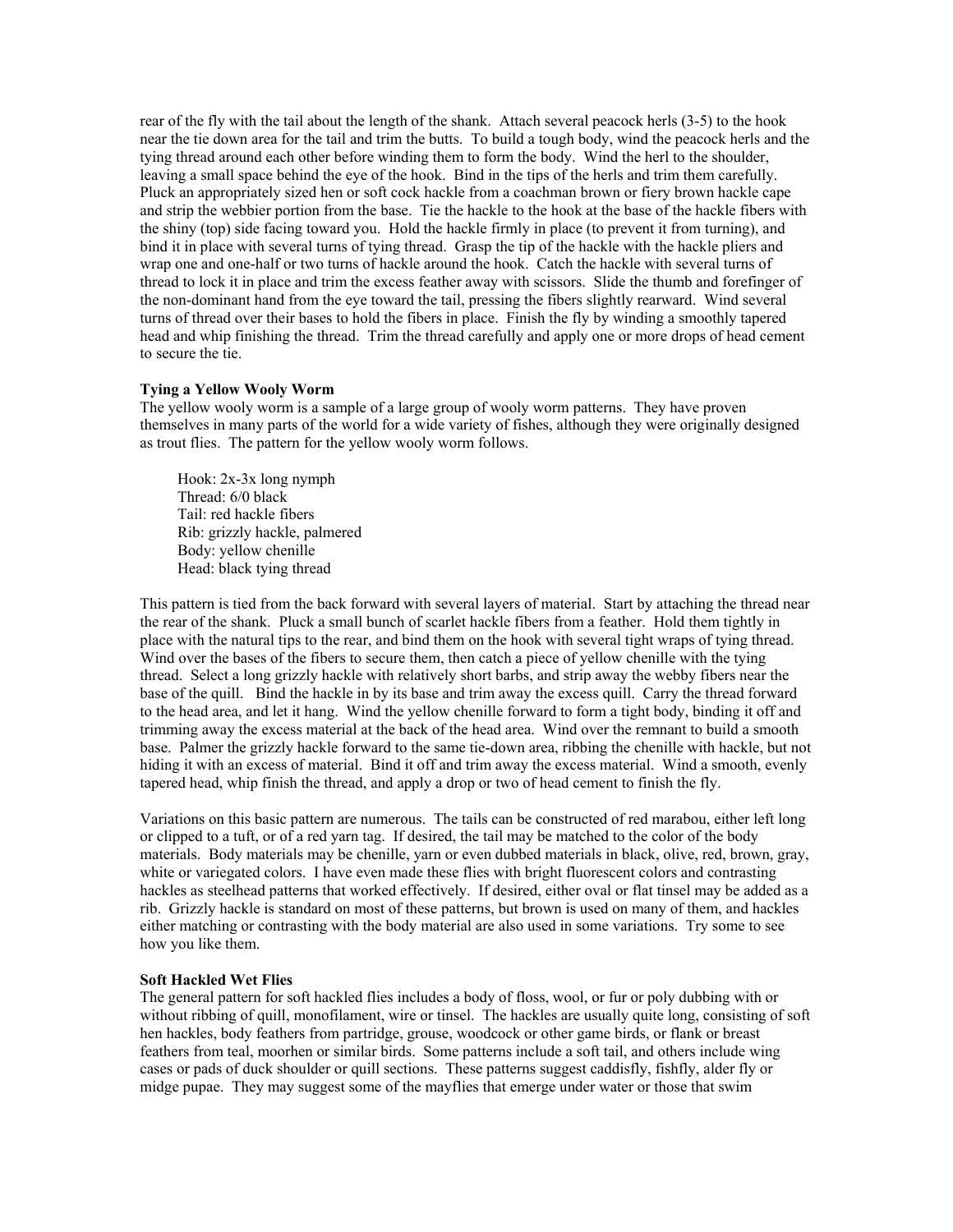aggressively to the surface before emerging from the nymphal skin, although other patterns may do so more effectively.

### **Slate Caddis Pupa**

The slate caddisfly pupa is one of a few general caddisfly patterns that are useful during caddisfly hatches. It is effective when slate or gray-bodied caddisflies are hatching. The pattern is as follows:

Hook: size 8 to 18 wet fly (many prefer a pattern with a sproat bend) Thread: 6/0 brown or black thread Body: muskrat or mole fur, picked to make it rough Rib: fine gold wire (optional) Hackle: brown partridge longer than hook shank Head: dark brown dubbing

### **Tying Procedure**

Clamp a suitable hook in the tying vise in the conventional manner and attach the thread near the start of the bend in the shank. Trim the tag end of the thread. If ribbing is to be used, tie in the ribbing material before applying the body material, and leave the material hanging to the rear of the hook. Pluck a little dark muskrat or mole fur (or similar dubbing material) from the skin, remove the guard hairs, and spin the dubbing materials onto the tying thread. Wind the dubbing evenly to form the body of the fly. On a hook with sproat bend, start the body on the upper part of the bend to put a slight curve in the body. Carry the body forward to the shoulder area, and bind it down. If ribbing is desired, carry that forward in even spirals to the shoulder, tie it off and trim the tag end. Select a brownish partridge body feather with fibers slightly longer than the hook. Strip the feather to its quality fibers, and bind it to the shoulder area close to the feather fibers. Grasp the tip of the hackle with the hackle pliers and wind one and one-half to two turns of hackle (keep it sparse) around the shank. Bind the partridge feather down and trim the tip of the feather away. Using the thumb and forefinger of the other hand, smooth the hackle fibers back over the body of the fly, veiling the body sparsely. Secure them in place with a couple turns of tying thread. Apply a small amount of dark brown dubbing material to the thread, spin it into a yarn and take a turn or two to simulate a head. Wind a small head and whip finish the thread. Apply a drop or two of head cement to seal the threads. After the fly is complete, use a dubbing needle to pick out the dubbing on head and body to create a shaggy appearance.

#### **Olive Caddis Pupa**

The olive caddis pupa is another of the generalized caddisfly pupal patterns. It is effective when olive bodied species are hatching. The pattern is as follows:

Hook: 8 to 18 wet fly (many prefer a sproat bend) Thread: 6/0 dark olive, brown or black Body: dyed olive rabbit or similar dubbing material Rib: fine gold or silver wire (optional) Hackle: brown partridge Wing cases: slate duck marginal wing feathers or sections of quill Head: dark brown or black dubbing

### **Tying Procedure**

Select a suitable hook and clamp it securely in the tying vise. Attach the tying thread near bend of hook and tie in a short piece of gold wire as ribbing material. Pluck a small amount of olive fur from a dyed rabbit skin and remove the guard hairs. Spin the dubbing material on the thread and wind it from the bend to the shoulder area, creating a slightly curved body. Bind the material down at the shoulder and carry the ribbing material forward in open spirals to the shoulder area. Bind the ribbing material in place with several turns of thread and trim the excess material away. Trim a brownish partridge hackle with fibers longer than the hook length as above and tie it in at the base. Wind one turn of hackle and tie it off. Trim the remainder of the hackle away. Using the thumb and forefinger of the opposite hand, pull the hackles under the hook and slant them backward as legs. Bind them down with several turns of thread. Select two marginal wing feathers or two small sections of mallard wing quill for pupal wings. Attach each wing one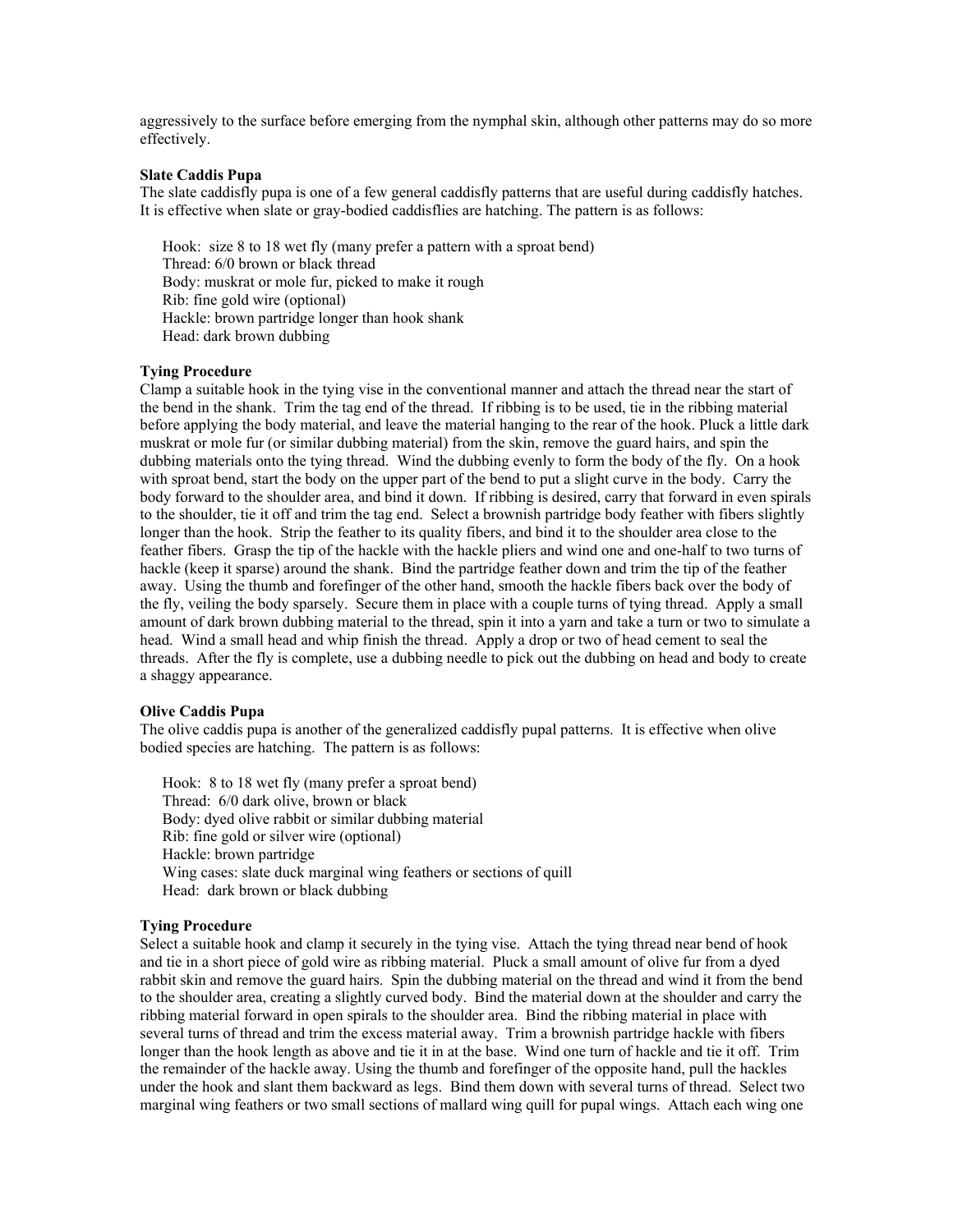at a time letting the feather or quill section slope down and back from the shoulder and trying to make them match. After securing the wings in place, select a small amount of dark brown to black dubbing and spin it on the thread. Wind a couple turns of dark dubbing to the eye of the hook to simulate a shaggy head. Bind it down and whip finish the thread. Apply one or two drops of head cement to secure the head in place. Using a dubbing needle, pick out the head and body dubbing to form a shaggy appearance.

### **Other Hackle Patterns**

Traditional hackle flies are relatively common. The gray hackle peacock is similar to the red hackle peacock with the substitution of a grizzly hackle for the brown hackle. A black hackle peacock can be tied by using black hackle. Several modifications of the body material are also used. The most common are red wool and yellow floss, but anything that is attractive to the fish can be used. Some pan fishermen, for example use white, yellow, red or black chenille with matching hackles to make useful panfish flies. A fairly wide array of soft hackle flies are in the literature as well. Green, yellow, orange or black floss and fine ribbing can be combined with many body or flank feathers to produce flies that are useful in some areas for some types of fish. The caddisfly pupal imitations are most commonly tied with olive, slate, hare's mask, or creamy bodies and dark brown to black heads. They may be tied with or without wing cases and are effective both ways.

#### **Fishing Them**

Hackle and soft hackle wet flies can be fished by traditional wet fly methods as well as some that are more active. Often they are fished in multiple fly casts, with a tail fly on the end of the tippet and one or two additional flies on droppers above the tail fly. In streams, the flies are commonly cast quartering downstream. The cast is allowed to drift with the current until it begins to drag and pull across the current to a position straight downstream of the rod. The hot spot in the dead drifted wet fly cast is the point at which the fly begins to cut across the current. Another one occurs when the fly pauses downstream of the rod. Many anglers emphasize the downstream stop by working the fly slightly with the rod or short strips with the hand. Often anglers bring the fly in with a hand-twist retrieve or a short stripping retrieve to keep the fly active as long as possible. In some circumstances anglers like to use a more active retrieving method by using an active rod to cause the flies to move erratically. Casting upstream and across may prove effective in achieving a dead drift when fish prefer that type of presentation. In slack water, the angler must impart some action to the fly by stripping the line in either in short pulls or in longer, slower ones. The hand-twist retrieve is also extremely effective to provide a relatively slow, steady retrieve.

Emerging or swimming flies can be fished with the methods described above, but they also can be fished with techniques that imitate swimming nymphs or pupae. One of these is the dead drift with an upward or sideways sweep of the rod to cause the fly to rise fairly rapidly toward the surface. A combination of dead drifting the fly and periodic, long strips to cause the fly to rise and drift alternately is used effectively by some anglers. At times a rapidly pulsed series of strips and drifts can be effective with some species.

Flies of these types may be most effective in caddisfly hatches, but they may be useful in suggesting small swimming mayflies or some of the smaller stoneflies as well. The dark patterns may even be taken as scuds or other small crustaceans.

### **Exhibit or Sharing Suggestions**

1. Prepare a poster, models or photographs to show the steps in tying one or more hackle wet flies.

2. Study fly-fishing books or magazines to see what other types of soft hackled flies might be useful for fish in your area. Share the results of your studies with your group or other interested persons.

3. Prepare a method demonstration on tying a hackle wet fly and present that demonstration in an appropriate setting.

4. Prepare a photographic story of tying a hackled wet fly from the beginning of the tying process to using it in fishing.